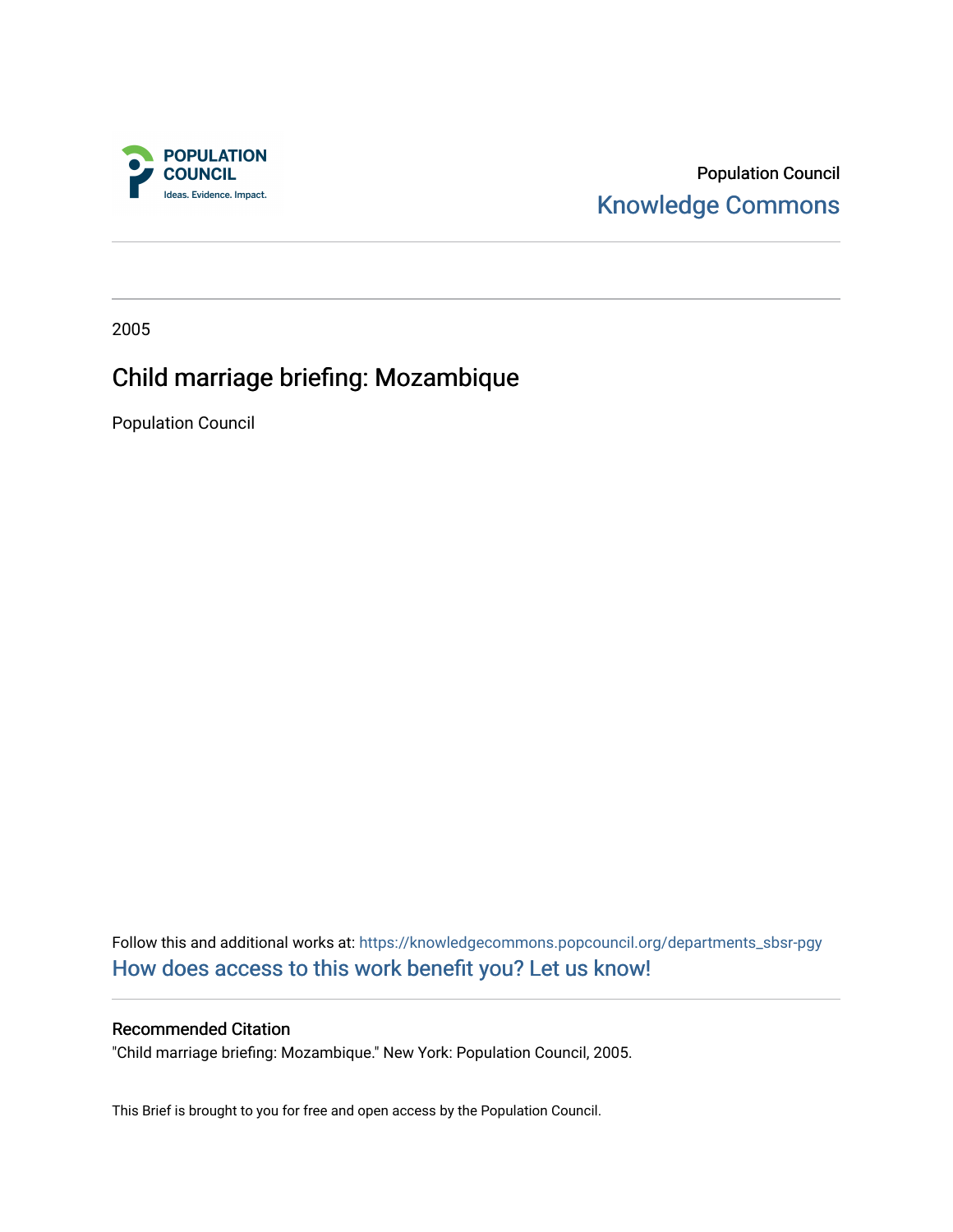

# **CHILD MARRIAGE BRIEFING MOZAMBIQUE**

## OVERVIEW OF CHILD MARRIAGE

**Child marriage is a fundamental violation of human rights.** Many girls (and a smaller number of boys) are married without their free and full consent. By international conventions, 18 years has been established as the legal age of consent to marriage. $<sup>1</sup>$  If the timing of marriage does not</sup> change, over 100 million girls will be married as children in the next ten years.<sup>2</sup>

### **Child marriage is closely associated with no or low levels of schooling for**

**girls.** In West and Central Africa, girls with three or fewer years of schooling are five times more likely than girls with eight or more years of schooling to marry before age 18.3 Poverty leads many families to withdraw their daughters from school and arrange marriage for them at a young age. These girls are denied the proven benefits of education, which include improved health, lower fertility, and increased economic productivity.4

**Child marriage, in many instances, marks an abrupt transition into sexual relations with a husband who is considerably older and unchosen.** The younger a bride is, the more likely it is that she enters marriage as a virgin, and the larger the age difference between her and her spouse.5 Parents frequently arrange marriages for their daughters without their input or consent; in Pakistan, only 3 percent of married girls had some say in choosing their spouse.<sup>6</sup> In some settings it appears that the younger a girl is when she gets married, the less say she has in the choice of her husband.<sup>7</sup>

#### **First births carry special risks for both**

**mother and child.** The vast majority of births to adolescent girls are first births that occur within marriage. <sup>8</sup> The foremost risk first births carry is prolonged or obstructed labor, which can result in obstetric fistulas in settings where access to care is limited. First births also have elevated risks of preeclampsia, malaria, and infant mortality.<sup>9</sup> Girls who give birth during adolescence

require special attention because they are less mature and are simultaneously coping with their own and their baby's physiological, emotional, and economic needs.<sup>10</sup> Globally, adolescent mothers tend to be poorer, less educated, and less adequately nourished than older mothers; they also face greater social disadvantage.<sup>11</sup>

#### **Married girls have distinct and in some settings substantial risks of acquiring**

**HIV.** Child brides typically experience high rates of unprotected sex, have significantly older (and thus more sexually experienced) spouses, and are largely unable to negotiate safer sex.<sup>12</sup> In settings with generalized HIV/AIDS epidemics, these factors may leave married girls vulnerable to infection. Indeed, a study in Kisumu, Kenya and Ndola, Zambia not only found strikingly high HIV prevalence rates among married girls (32.9 percent and 27.3 percent respectively), but also found that these rates were about 11 percentage points higher than the rates among unmarried sexually active girls.<sup>13</sup>

Ozambique, in southeastern Africa, is home to 17.5 million<br>people, with 45 percent of its population under age 15.<sup>14</sup> If<br>development was hindered by brutal wars from 1977 to 19<br>and severe flooding in both 1999 and 2000.<sup>1</sup> people, with 45 percent of its population under age 15.14 Its development was hindered by brutal wars from 1977 to 1992 and severe flooding in both 1999 and 2000.<sup>15</sup> More than three-quarters of Mozambicans live on less than US\$2 a day.<sup>16</sup> The HIV/AIDS epidemic has had a devastating effect on the country; approximately 1.3 million adults and children are living with HIV, and 470,000 children have been orphaned because of AIDS. $17$  Life expectancy has fallen to 34 years, among the lowest levels in the world.<sup>18</sup>

Mozambique has one of the most severe crises of child marriage in the world today. Several local women's rights groups have begun speaking out about this issue and were instrumental in ensuring the passage of the recent Family Law, which raises the minimum age of marriage for girls from 14 to 18, allows women to inherit property in the case of divorce, and legally recognizes traditional marriages (which constitute the vast majority of marriages in Mozambique).<sup>19</sup> However, little capacity exists to implement the law.

#### **A high prevalence of child marriage exists**

Nationwide, 21 percent of girls were married by age 15, and 57 percent were married by age 18.20

Child marriage is extremely prevalent in some regions; in Nampula, 53 percent of girls were married by age 15, and 82 percent were married by age 18.<sup>21</sup>

Some 19 percent of married girls aged 15–19 are in polygynous marriages.<sup>22</sup>

#### **Married girls receive little or no schooling**

A number of factors limit the education of Mozambique's young people, including insufficient numbers of schools, matriculation fees, and persistent corruption.<sup>23</sup> While schooling levels are low overall, girls are more disadvantaged than boys, and married girls are the most disadvantaged group of all.

Unmarried girls aged 15–19 are 13 times more likely than married girls to be in school (28.9 percent vs. 2.2 percent). $^{24}$ 

Nearly three out of four married girls cannot read at all.<sup>25</sup>

#### **Large spousal age differences are common and may limit married girls' autonomy and decisionmaking ability**

The younger the bride, the greater the age difference between her and her spouse. Spousal age differences are even greater when the girl is a second or third wife. In polygynous marriages, the mean age difference between spouses is 9.5 years, compared to 6.1 years in monogamous marriages.<sup>26</sup>

**First births have elevated risks; the youngest first-time mothers and their children are especially vulnerable to poor health outcomes** Among married girls aged 15–19 in Mozambique, 55 percent have already given birth.<sup>27</sup>